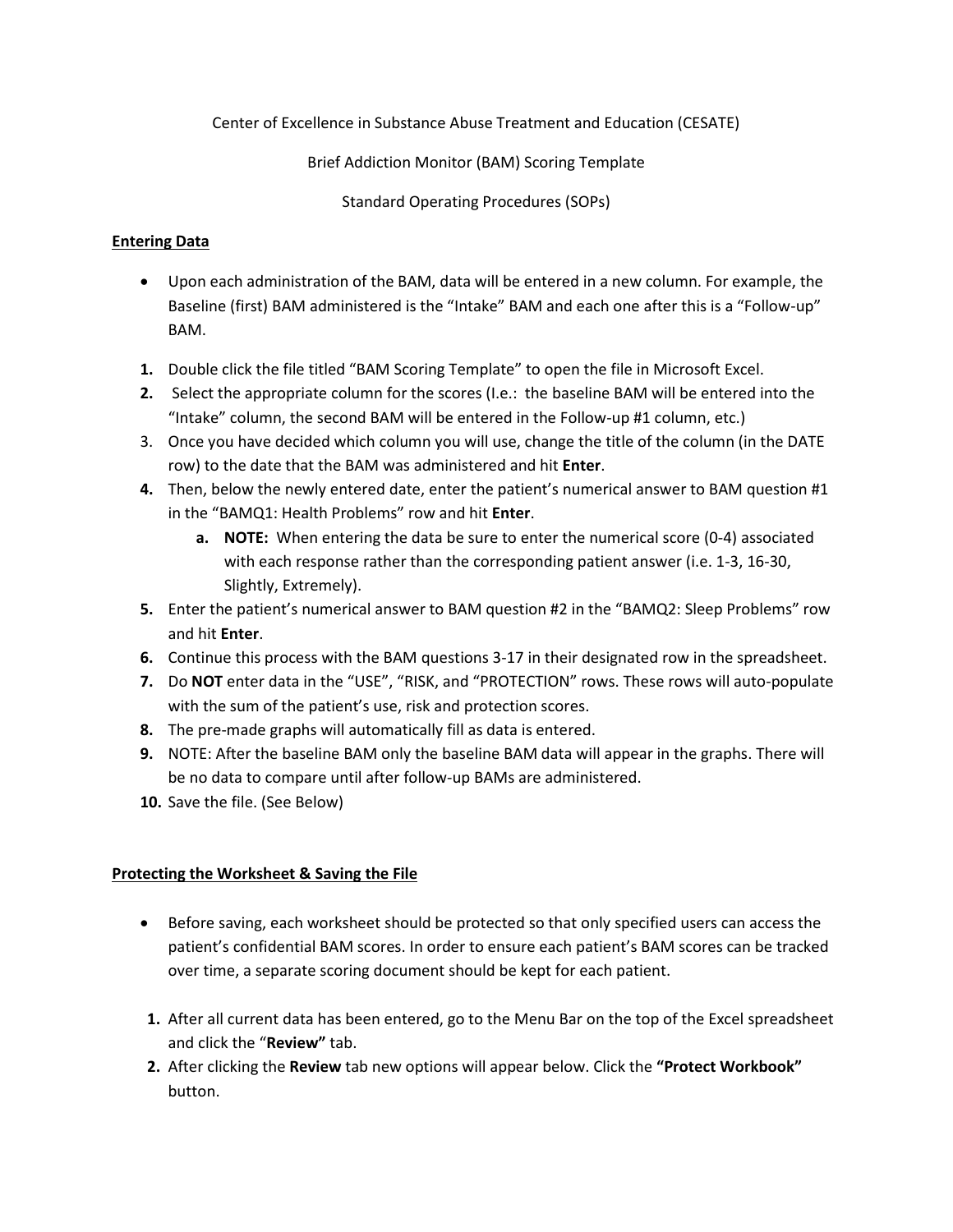- **3.** Once clicked, a drop down menu will appear. From this menu select the **"Restricted Access"**  option.
- **4.** After doing this, the Restricting menu will appear. Check the box in the upper left corner of the menu to restrict access to the workbook.
- **5.** As the file creator you automatically have access to the file. The boxes below give you the option to allow other clinicians and VHA personal reading and editing access to the document. If you choose to add other names you can click either the "read" or "change" button and select the users that are allowed access to the file.
- **6.** Once you have added all users you wish to grant access to select "OK" in the bottom right corner. If at any time you wish to remove or add users follow steps in the following section.
- **7.** After all current data has been entered and the workbook has been protected you must **Save the File.**
- **8.** To do this, click the **Office Button** (color windows icon) in the top left corner.
- **9.** When a new menu appears, Select **"Save As…"**
- **10.** Choose a designated folder and type an identifying file name for the patient's BAM Scoring document. **NOTE:** Be sure to save the document to your site specific VA shared drive, NOT your personal computer hard drive and NOT the VA-wide Sharepoint.
- **11.** Click **Save**.
- **12.** The file will now be stored in the folder you selected. When a person attempts to open the file they will be prompted to type their VA Username and Password. Only people you selected will be allowed to open the file and read/change it contents.

# **Editing user Access of a previously Protected File**

- **1.** The only people with the ability to edit user access to the file is the person who originally protected the workbook and those that that allowed "editing" access to when originally protecting the file.
- **2.** After the most current data has been entered, go to the Menu Bar on the top of the Excel spreadsheet and click the "**Review"** tab.
- **3.** After clicking the **Review** tab new options will appear below. Click the **"Protect Workbook"**  button.
- **4.** Once clicked, a drop down menu will appear. From this menu select the **"Restricted Access"**  option.
- **5.** You must enter you VHA ID in the form of vha[VISN #]/vha[SITE CODE][USER NAME] and your VHA password (used to unlock your computer). An example from Philadelphia would be vha04\vhaphismithj, Password1.
- **6.** After entering your information the restricting menu will appear. Click the box in the upper left corner of the menu to restrict access to the workbook and make edits.
- **7.** The boxes below give you the option to allow other clinicians and VHA personal reading and editing access to the document. If you choose to add other names you can click either the "read" or "change" button and select the users that are allowed access to the file.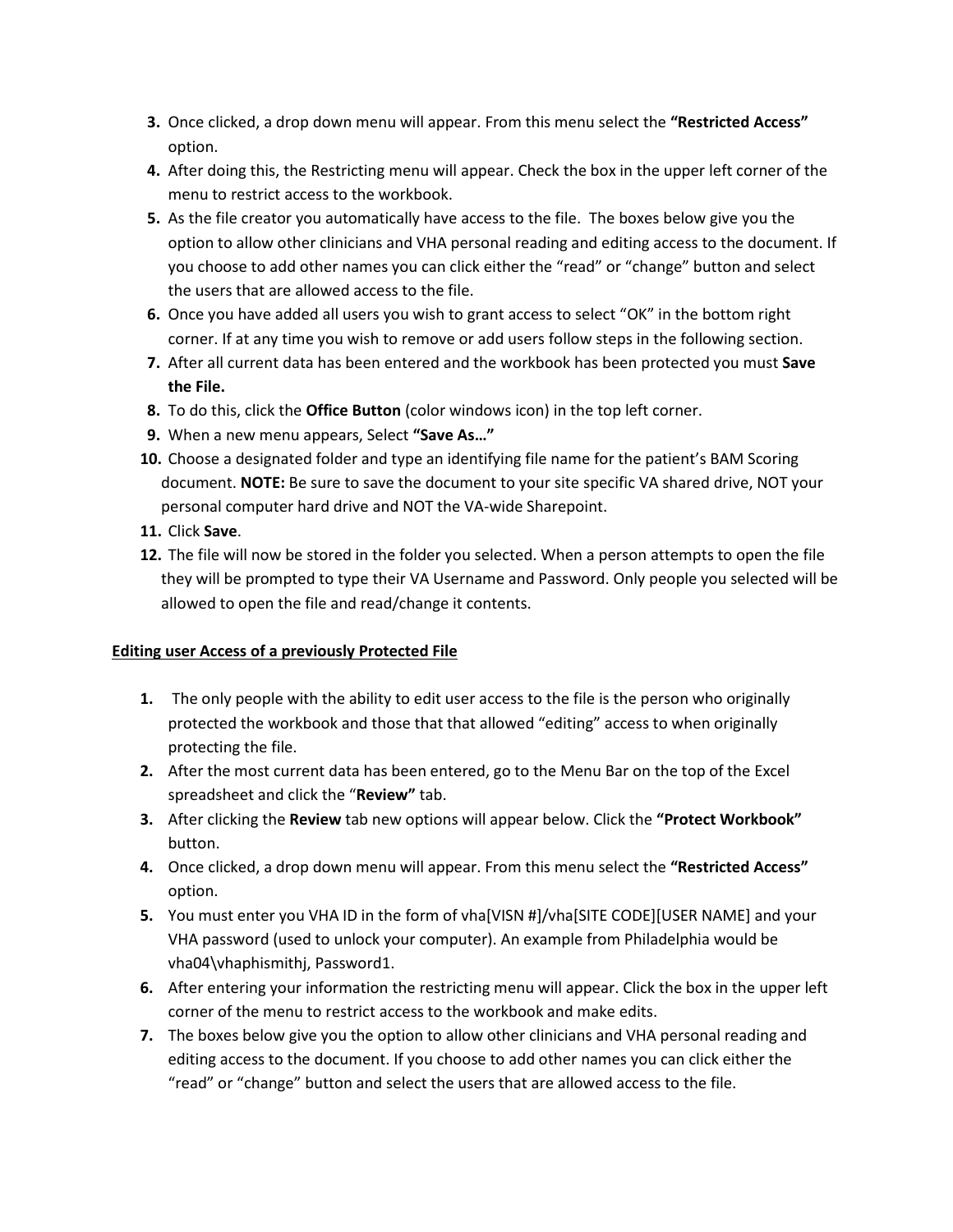- **8.** Once you have added or deleted the users you wish to grant/deny access, select "OK" in the bottom right corner. If at any time you wish to remove or add users these follow steps.
- **9.** After all current data has been entered and the workbook has been protected you must **Save the File.**
- **10.** To do this, click the **Office Button** (color windows icon) in the top left corner.
- **11.** When a new menu appears, Select **"Save As…"**
- **12.** Choose a designated folder and type an identifying file name for the patient's BAM Scoring document. **NOTE:** Be sure to save the document to your site specific VA shared drive, NOT your personal computer hard drive and NOT the VA-wide Sharepoint.
- **13.** Click **Save**.
- **14.** The file will now be stored in the folder you selected. When a person attempts to open the file they will be prompted to type their VA Username and Password. Only people you selected will be allowed to open the file and read/change it contents.

# **Entering Follow-up Data to a Pre-existing Case**

- Once a baseline BAM has been administered, you will then conduct follow-up BAMs. The followup BAM data will be entered in the same file as the patient's baseline data.
- **1.** Double click the file that was saved for the patient after the baseline BAM to re-open the file in Microsoft Excel.
- **2.** Select the "follow-up #1" column (the first DATE column should have the date of the baseline BAM).
- **3.** Change the words "follow-up #1" to the date of administration of the follow-up BAM. Hit **Enter**.
- **4.** Then, below the newly entered date, enter the patient's numerical answer to BAM question #1 in the "BAMQ1: Health Problems" row and hit **Enter**.
- **5.** Enter the patient's numerical answer to BAM question #2 in the "BAMQ2: Sleep Problems" row and hit **Enter**.
- **6.** Continue this process with the BAM questions 3-17 in their designated row in the spreadsheet.
- **7.** Do **NOT** enter data in the "USE", "RISK, and "PROTECTION" rows. These rows will auto-populate with the sum of the patient's use, risk and protection scores.
- **8.** The graphs will auto-populate with the newly entered scores and they will now contain data from both the baseline BAM and the first follow-up BAM.
- **9.** Don't forget to save your work! See the **Saving the File** section above.

# **Creating a New Graph**

To create a new graph, your patient's BAM scores must already be entered on the scoring sheet.